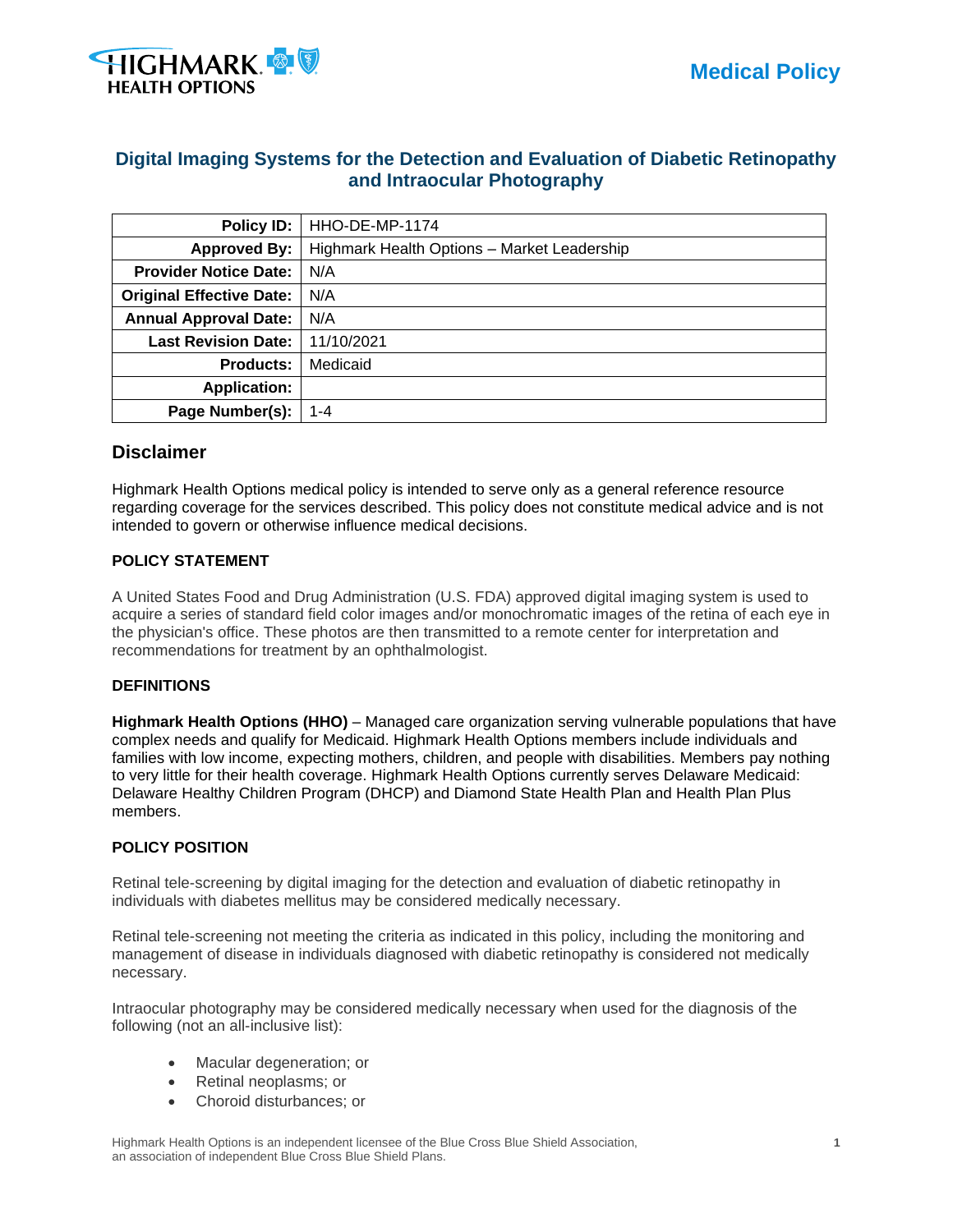

- Diabetic retinopathy; or
- To identify Glaucoma; or
- To identify Multiple sclerosis; or
- To identify other central nervous system abnormalities.

Intraocular photography not meeting the criteria as indicated in this policy is considered not medically necessary.

# **PROFESSIONAL STATEMENTS AND SOCIETAL POSITIONS GUIDELINES**

#### **American Diabetes Association – 2020**

In 2020, the American Diabetes Association updated its guidelines on standards of medical care for diabetes. Included in the guidelines were specific recommendations for initial and subsequent screening examinations for retinopathy:

- "Adults with type 1 diabetes should have an initial eye examination by an ophthalmologist or optometrist within 5 years after the onset of diabetes. (B)"
- "Patients with type 2 diabetes should have an initial dilated and comprehensive eye examination by an ophthalmologist or optometrist at the time of the diabetes diagnosis. (B)"
- "Eye examinations should occur before pregnancy or in the first trimester in patients with preexisting type 1 or type 2 diabetes, and then these patients should be monitored every trimester and for 1 year postpartum as indicated by the degree of retinopathy. (B)"
- "If there is no evidence of retinopathy for one or more annual eye exams and glycemia is well controlled, then screening every 1–2 years may be considered. (B)"
- "Programs that use retinal photography (with remote reading or use of a validated assessment tool) to improve access to diabetic retinopathy screening can be appropriate screening strategies for diabetic retinopathy. Such programs need to provide pathways for timely referral for a comprehensive eye examination when indicated. (B)"

"Artificial intelligence systems that detect more than mild diabetic retinopathy and diabetic macular edema authorized for use by the FDA represent an alternative to traditional screening approaches. However, the benefits and optimal utilization of this type of screening have yet to be fully determined."

## **ELIGIBLE PROCEDURE CODES**

| 92227 | Imaging Of Retina For Detection Or Monitoring Of Disease; With Remote Clinical Staff<br>Review And Report, Unilateral Or Bilateral.                                                  |
|-------|--------------------------------------------------------------------------------------------------------------------------------------------------------------------------------------|
| 92228 | Imaging Of Retina For Detection Or Monitoring Of Disease; With Remote Physician Or<br>Other Qualified Health Care Professional Interpretation And Report Unilateral Or<br>Bilateral. |
| 92250 | Fundus Photography With Interpretation And Report.                                                                                                                                   |

## **Eligible Diagnosis Codes for Procedure Codes 92227 and 92228**

| E08.8  | E08.9  | E08.00 | E08.01 | E08.10 |
|--------|--------|--------|--------|--------|
| E08.11 | E08.21 | E08.22 | E08.29 | E08.36 |
| E08.39 | E08.40 | E08.41 | E08.42 | E08.43 |

Highmark Health Options is an independent licensee of the Blue Cross Blue Shield Association, **2** an association of independent Blue Cross Blue Shield Plans.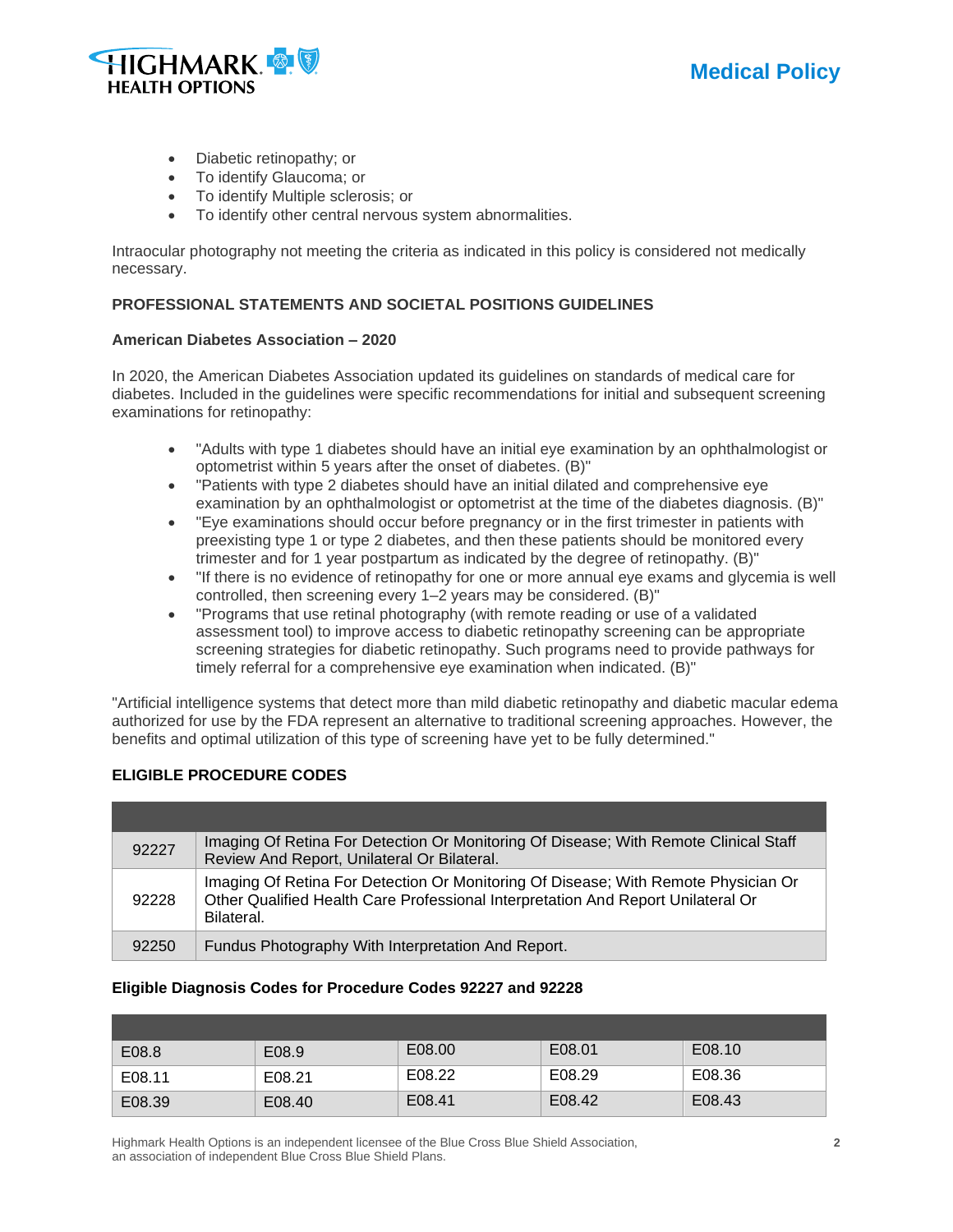# **Medical Policy**

| E08.44  | E08.49  | E08.51  | E08.52  | E08.59  |
|---------|---------|---------|---------|---------|
| E08.65  | E08.69  | E08.610 | E08.618 | E08.620 |
| E08.621 | E08.622 | E08.628 | E08.630 | E08.638 |
| E08.641 | E08.649 | E09.8   | E09.9   | E09.00  |
| E09.01  | E09.10  | E09.11  | E09.21  | E09.22  |
| E09.29  | E09.36  | E09.39  | E09.40  | E09.41  |
| E09.42  | E09.43  | E09.44  | E09.49  | E09.51  |
| E09.52  | E09.59  | E09.65  | E09.69  | E09.610 |
| E09.618 | E09.620 | E09.621 | E09.622 | E09.628 |
| E09.630 | E09.638 | E09.641 | E09.649 | E10.8   |
| E10.9   | E10.10  | E10.11  | E10.21  | E10.22  |
| E10.29  | E10.36  | E10.39  | E10.40  | E10.41  |
| E10.42  | E10.43  | E10.44  | E10.49  | E10.51  |
| E10.52  | E10.59  | E10.65  | E10.69  | E10.610 |
| E10.618 | E10.620 | E10.621 | E10.622 | E10.628 |
| E10.630 | E10.638 | E10.641 | E10.649 | E11.8   |
| E11.9   | E11.00  | E11.01  | E11.21  | E11.22  |
| E11.29  | E11.36  | E11.39  | E11.40  | E11.41  |
| E11.42  | E11.43  | E11.44  | E11.49  | E11.51  |
| E11.52  | E11.59  | E11.65  | E11.69  | E11.610 |
| E11.618 | E11.620 | E11.621 | E11.622 | E11.628 |
| E11.630 | E11.638 | E11.641 | E11.649 | E13.8   |
| E13.9   | E13.00  | E13.01  | E13.10  | E13.11  |
| E13.21  | E13.22  | E13.29  | E13.36  | E13.39  |
| E13.40  | E13.41  | E13.42  | E13.43  | E13.44  |
| E13.49  | E13.51  | E13.52  | E13.59  | E13.65  |
| E13.69  | E13.610 | E13.618 | E13.620 | E13.621 |
| E13.622 | E13.628 | E13.630 | E13.638 | E13.641 |
| E13.649 |         |         |         |         |
|         |         |         |         |         |

# **References**

**HIGHMARK** 

**HEALTH OPTIONS** 

Stewart MW. Treatment of diabetic retinopathy: Recent advances and unresolved challenges. World J Diabetes. 2016:25;7(16):333-341.

Standards of Medical Care in Diabetes. Diabetes Care: The Journal of Clinical and Applied Research and Education. 2017.

American Academy of Ophthalmology Retina/Vitreous Panel. Preferred Practice Pattern Guidelines. Diabetic Retinopathy. Am Acad Ophthalmol. 2017.